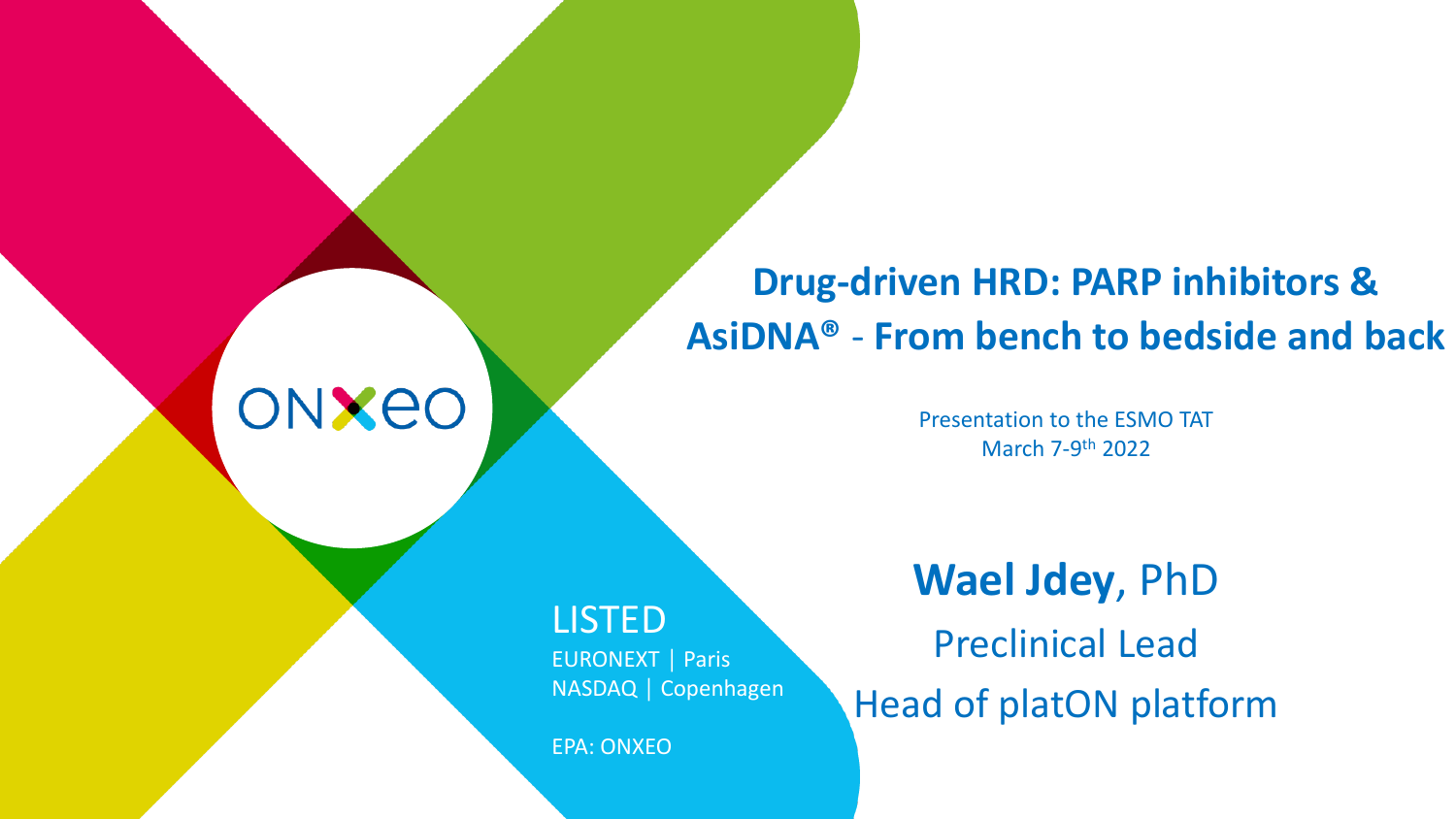

#### IMPORTANT: You must read the following before continuing. In accessing this document, you agree to be bound by the following terms and conditions.

References herein to this presentation (this "Presentation") shall mean and include this document, the oral presentation accompanying this document provided by Onxeo SA (together with its subsidiaries, the "Group"), any question and answer session following that oral presentation and any further information that may be made available in connection with the subject matter contained herein (together with the information, statements and opinions contained in this Presentation, the "Information").

This Presentation has been prepared by Onxeo SA. The Information is provisional and for information purposes only and is not to be construed as providing investment advice. The Information is provided as of the date of this Presentation only and may be subject to significant changes at any time without notice. Neither the Group, nor its advisors, nor any other person is under any obligation to update the Information. Subject to applicable law, none of the Company or its advisors accepts any responsibility whatsoever and makes no representation or warranty, express or implied, as to the fairness, accuracy, completeness or correctness of the Information. The Information has not been subject to independent verification and is qualified in its entirety by the business, financial and other information that the Group is required to publish in accordance with the rules, regulations practices applicable to companies listed on Euronext Paris, including in particular the risk factors described in in the most recent Company's Universal Registration Document filed with the French Financial Markets Authori (Autorité des marchés financiers), in any other periodic report and in any other press release, which are available free of charge on the websites of the Group (www.onxeo.com) and/or the AMF (www.amf-france.org).

This Presentation contains information on the use of the Group's products and its competitive position. Some of the Information is from third parties. While this third party information has been obtained from sources believed to be reliable, there is no guarantee of the accuracy or completeness of such data. In addition, certain of the industry and market data comes from the Group's own internal research and estimates based on the knowledge and experience of the Group's management. While the Group believes that such research and estimates are reasonable and reliable, they, and their underlying methodology and assumptions, have not been verified by any independent source for accuracy or completeness and are subject to change without notice. Accordingly, undue reliance should not be placed on any of the industry, market or competitive position data contained in the Information.

The Information is not directed to, or intended for distribution to or use by, any person or entity that is a citizen or resident of, or located in, any locality, state, country or other jurisdiction where such distributio would be contrary to law or regulation or which would require any registration or licensing within such jurisdiction. The Information does not constitute or form part of, and should not be construed as an offer or the solicitation of an offer to subscribe for or purchase of any securities, nor shall there be any sale of these securities in the United States or any other jurisdiction in which such offer, solicitation or sale would be unl to registration or qualification under the securities laws of any such state or jurisdiction. No public offering of securities may be conducted in any member state of the European Economic Area (including France) prior to publication in the relevant member state of a prospectus that complies with the provisions of Regulation 2017/119. The Information is for information purposes only and does not constitute an offering document or an offer of securities to the public in the United Kingdom to which section 85 of the Financial Services and Markets Act 2000 of the United Kingdom applies.

The Information contains certain forward-looking statements. All statements in the Information other than statements of historical fact are or may be deemed to be forward looking statements. These statements are not guarantees of the Group's future performance. These forward-looking statements relate without limitation to the Group's future prospects, developments, marketing strategy regulatory calendar, clinical milestones, assumptions and hypothesis, clinical development approach and financial requirements and are based on analyses of earnings forecasts and estimates of amounts not yet determinable and other financial and non-financial information. Forward-looking statements are subject to a variety of risks and uncertainties as they relate to future events and are dependent on circumstances that may or may not materialize in the future. Forward-looking statements cannot, under any circumstance, be construed as a guarantee of the Group's future performance as to strategic, regulatory, financial or other matters, and the Group's actual performance, including its financial position, results and cash flow, as well as the trends in the sector in which the Group operates, may differ materially from those proposed or reflected in the forward-looking statements contained in the Information. Even the Group's performance, including its financial position, results, cash-flows and developments in the sector in which the Group operates were to conform to the forward-looking statements contained in the Information, such results or developments cannot be construed as a reliable indication of the Group's future results or developments. The Group expressly declines any obligation to update or to confirm projections or estimates made by analysts or to make public any correction to any prospective information in order to reflect an event or circumstance that may occur after the date of the Presentation.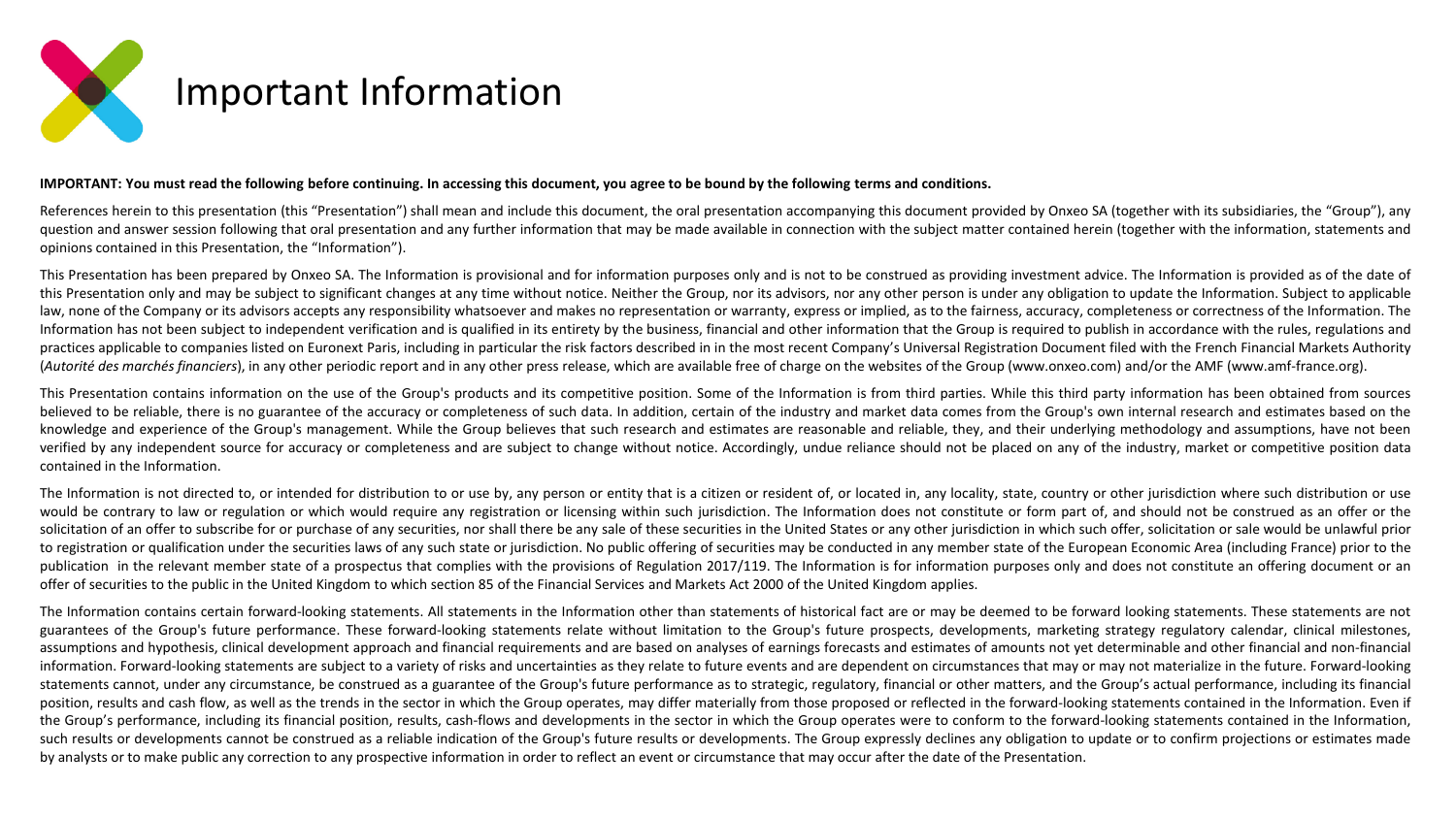# PARP inhibitors and Homologous Recombination Repair

**Treatment of BRCA mutant ovarian cancer**



Normal cell BRCA 1/2<sup>+</sup>/+ or +/- or -/+ or Homologous recombination proficient HRP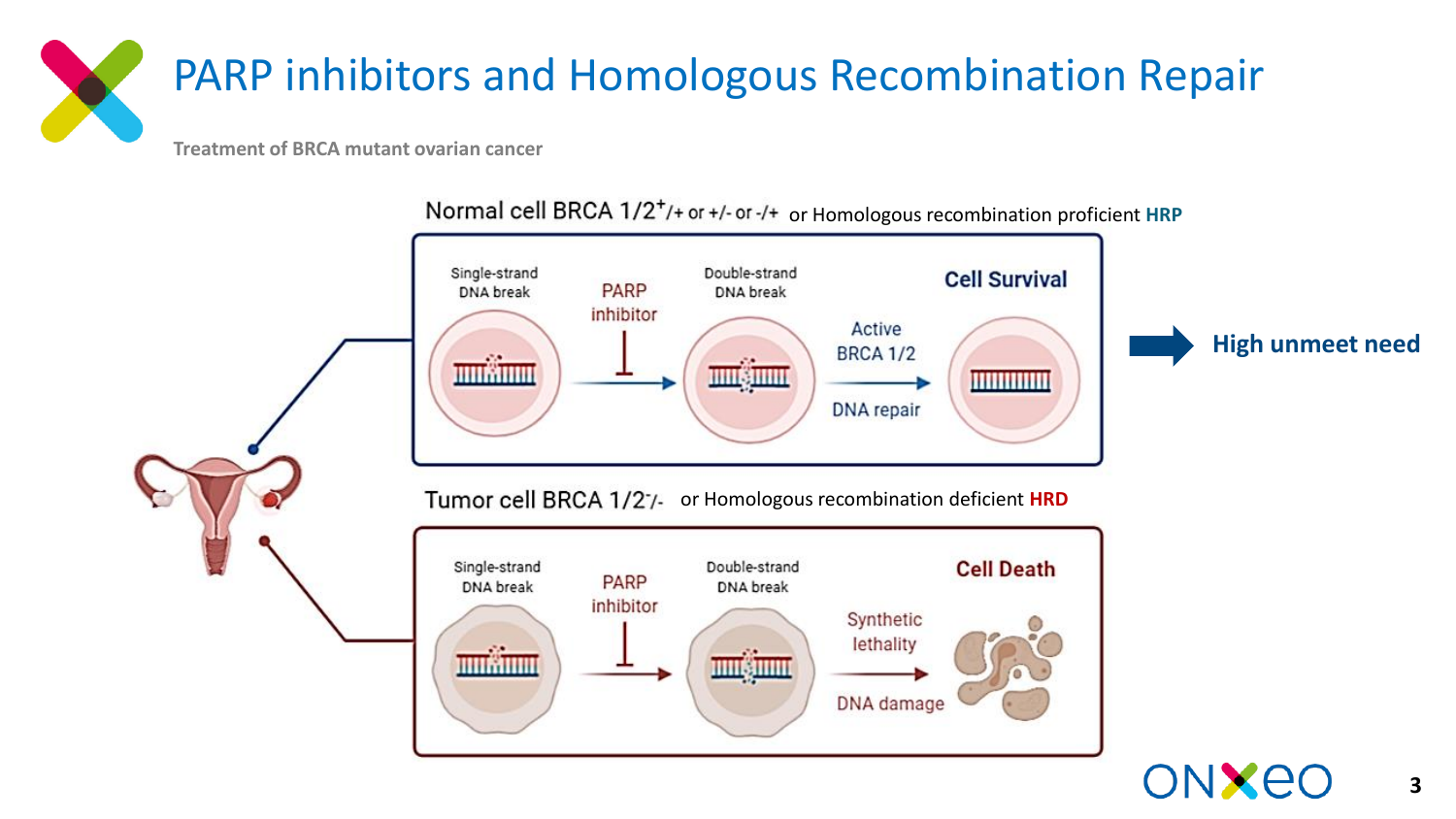

## **AsiDNA®**



Purposed-built oligonucleotide designed to interfere with repair pathways through a mechanism of capture and hyperactivation of key DDR proteins, notably DNA-PK



**HRP**

**Cell Survival** 

**Cell Death** 

Synthetic lethality

Normal cell BRCA 1/2+/+ or +/-0

Single-strand<br>DNA break

mušium

Single-strand<br>DNA break

mmin

Tumor cell BRCA 1/27

PARP

inhibitor

Double-strand

DNA break

**HRD**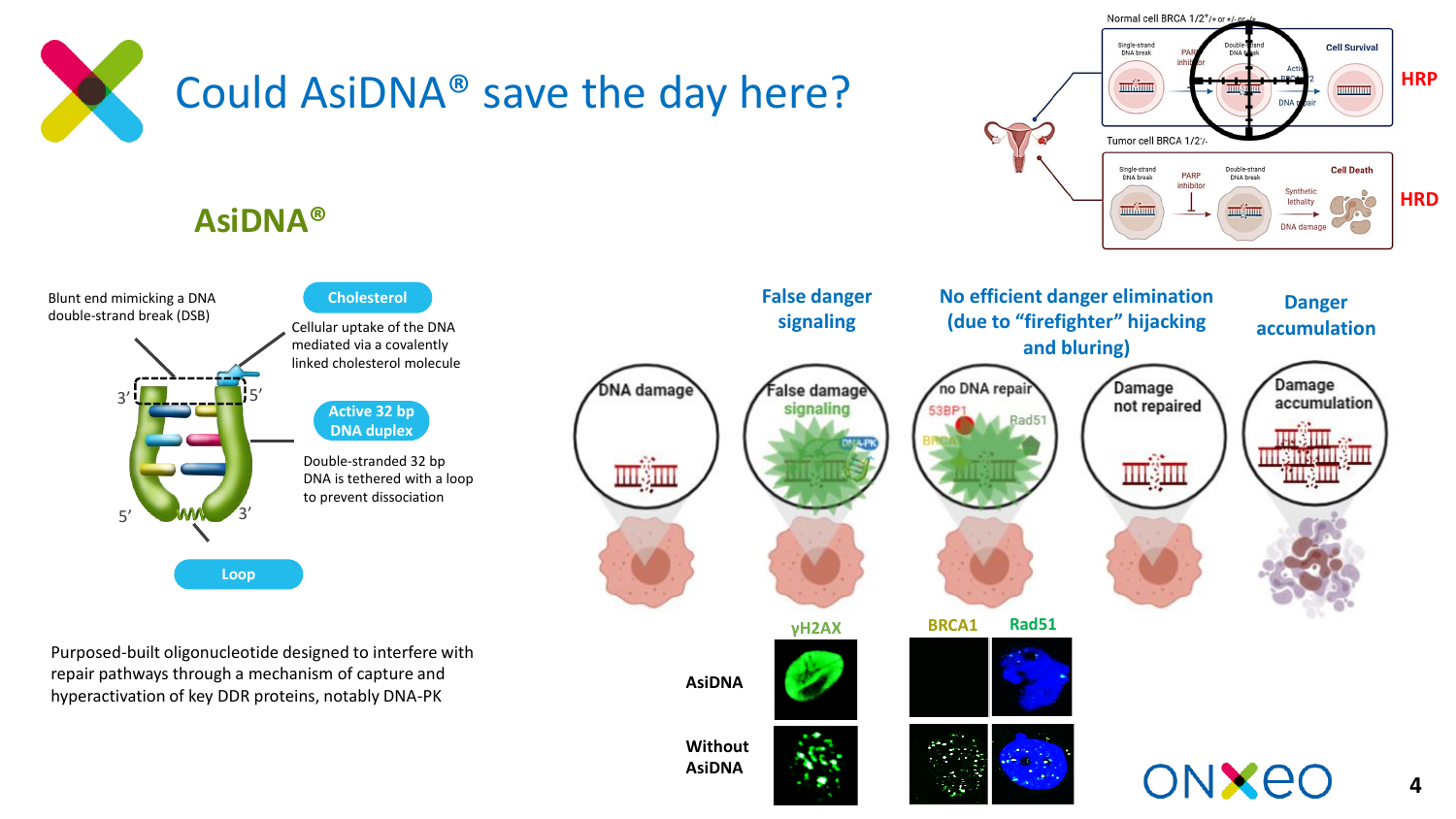# AsiDNA® & PARP inhibitors in **HRP** tumors: Drug-driven synthetic lethality



### **MDA MB 231 - TNBC model - HRP**



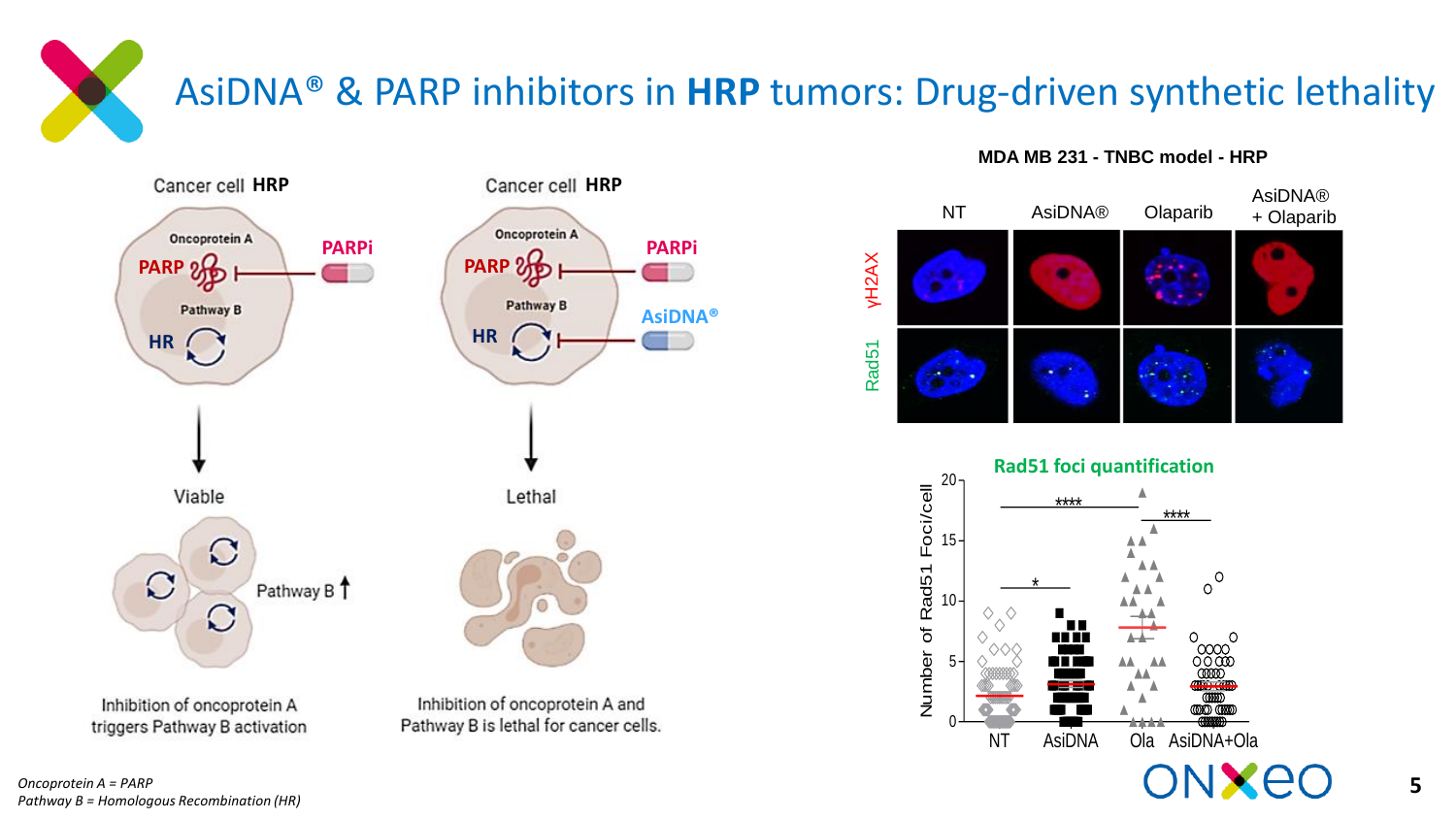

# AsiDNA® reverses acquired resistance to olaparib *in vivo*

MDA-MB-436 cellderived xenografts

![](_page_5_Picture_3.jpeg)

**6**